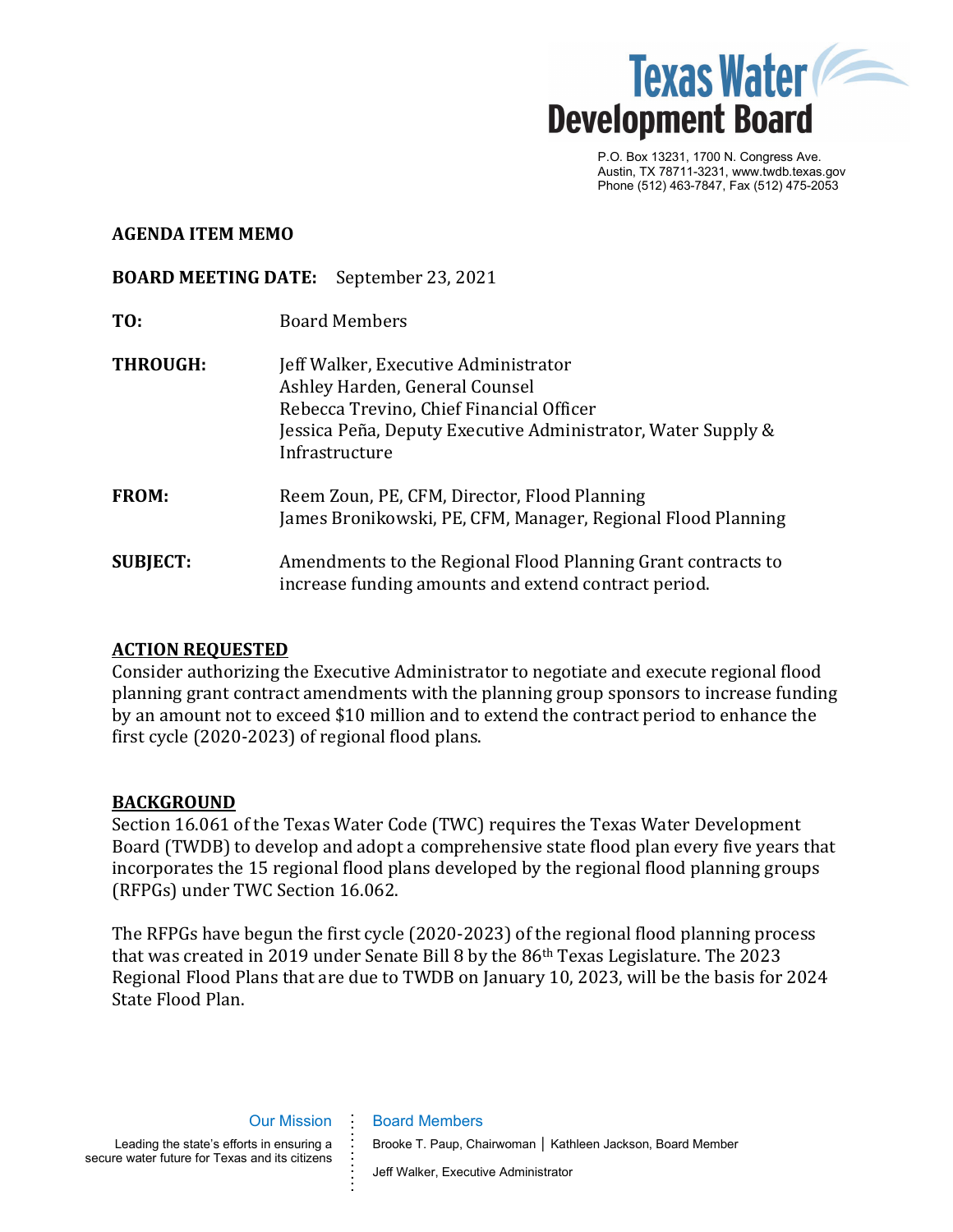Board Members September 23, 2021 Page 2

On November 19, 2020, the Board authorized the Executive Administrator to negotiate and execute flood planning grant contracts with the planning group sponsors for an amount not to exceed \$19.5 million to commence the first cycle (2020-2023) of regional flood planning.

The TWDB has successfully executed regional flood planning grant contracts with each planning group sponsor selected by each of the 15 regional flood planning groups for the first cycle of regional flood planning. Of the originally available \$20.4 million, these 15 contracts include a total of \$19.5 million in committed funds appropriated by the 86th Texas Legislature. Funding was allocated to the regions according to formula funding approach. Planning group sponsors are currently completing negotiating and executing subcontracts with the technical consultant(s) selected by the RFPGs to support the development of their regional flood plans.

An additional \$10 million in regional flood planning funding became available on September 1, 2021, for use in Fiscal Year (FY) 2022. Because this is a new program with short deadlines, the Executive Administrator conducted an informal survey in June-July 2021 of the RFPG chairs and sponsors regarding this funding and how additional funding might best be utilized by the RFPGs during this first cycle of regional flood planning. The survey requested feedback on a preliminary agency concept that described additional work and proposed an eight-month extension of the contracts to allow the RFPGs to amend their plans to incorporate the additional work performed in time to be included in the first state flood plan.

All 15 RFPGs responded and, in general, were supportive of the overall concept presented through the survey instrument. They each provided valuable feedback that was reviewed and considered by the Executive Administrator in developing the final version of the plan as presented here.

# **SCOPE AND FUNDING**

Taking into consideration the RFPG survey feedback, and initial allocation of regional flood planning funding, the additional FY 2022 funds were allocated, by region, under an approach intended to reflect the relative amount of anticipated additional work between regions. Table 1 below shows both the currently contracted \$19.5 million in grant funding and the proposed allocation of the additional \$10 million in FY 2022 funding by region.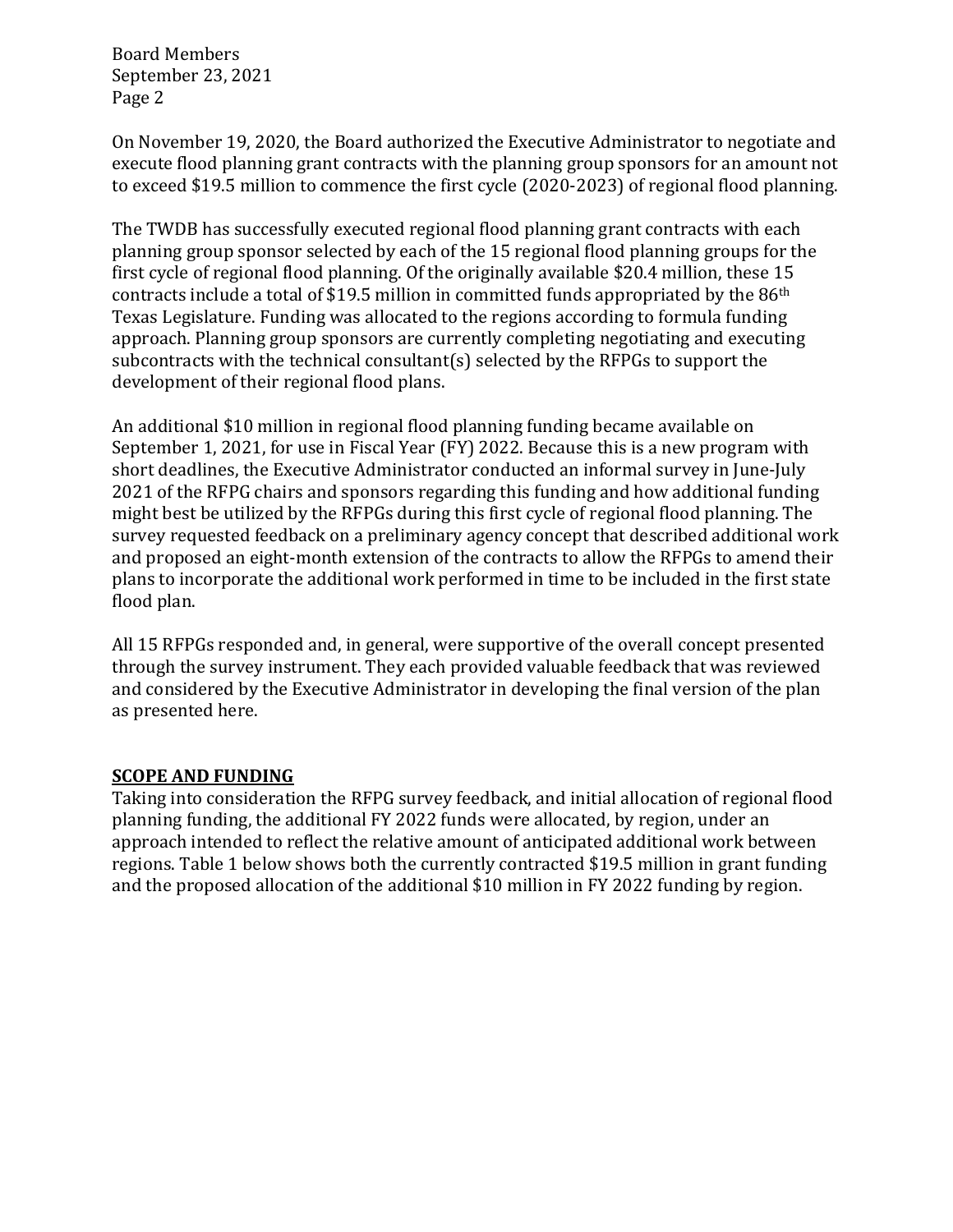Board Members September 23, 2021 Page 3

| <b>Region</b><br>number | <b>RFPG</b> name              | Currently<br>contracted<br>funds | <b>Additional</b><br>proposed<br>funds | <b>Total</b><br>proposed<br>funds |
|-------------------------|-------------------------------|----------------------------------|----------------------------------------|-----------------------------------|
| $\mathbf{1}$            | Canadian-Upper<br>Red         | \$1,008,200                      | \$694,600                              | \$1,702,800                       |
| $\overline{2}$          | Lower Red-Sulphur-<br>Cypress | \$910,400                        | \$576,600                              | \$1,487,000                       |
| 3                       | Trinity                       | \$2,520,200                      | \$756,000                              | \$3,276,200                       |
| $\overline{4}$          | Sabine                        | \$947,600                        | \$569,600                              | \$1,517,200                       |
| 5                       | <b>Neches</b>                 | \$1,148,900                      | \$643,100                              | \$1,792,000                       |
| 6                       | San Jacinto                   | \$2,446,000                      | \$627,500                              | \$3,073,500                       |
| 7                       | <b>Upper Brazos</b>           | \$961,500                        | \$614,200                              | \$1,575,700                       |
| 8                       | <b>Lower Brazos</b>           | \$1,485,500                      | \$758,500                              | \$2,244,000                       |
| 9                       | <b>Upper Colorado</b>         | \$946,200                        | \$629,000                              | \$1,575,200                       |
| 10                      | Lower Colorado-               | \$1,373,700                      | \$793,800                              | \$2,167,500                       |
|                         | Lavaca                        |                                  |                                        |                                   |
| 11                      | Guadalupe                     | \$961,300                        | \$569,400                              | \$1,530,700                       |
| 12                      | San Antonio                   | \$1,295,000                      | \$571,100                              | \$1,866,100                       |
| 13                      | <b>Nueces</b>                 | \$1,143,700                      | \$728,100                              | \$1,871,800                       |
| 14                      | <b>Upper Rio Grande</b>       | \$1,081,800                      | \$666,400                              | \$1,748,200                       |
| 15                      | Lower Rio Grande              | \$1,270,000                      | \$802,100                              | \$2,072,100                       |
| <b>Total</b>            |                               | \$19,500,000                     | \$10,000,000                           | \$29,500,000                      |

**Table 1:** Currently contracted funds and proposed allocation of additional funds.

The additional funding allocations included a base funding amount for each region that would cover several items such as, data collection, identification of flood mitigation projects (FMPs), flood planning document amendment, public outreach, and participation. Additional variable funding was allocated by region based on the following factors: estimated 2020 population; total stream miles within the region; number of counties within each region; the number of counties in the General Land Office's coastal management zone within RFPG; the length of gulf coastline of each region; unmapped stream miles including approximate study stream miles in each region; population of unmapped area by region; number of disaster declarations per region; and total number of flood related fatalities by region.

Partly because of the survey feedback, the proposed formula funding allocation in Table 1 includes an emphasis on areas lacking basic flood risk information. The additional funding is aimed at ultimately increasing the number of flood mitigation projects that can be included in the first regional flood plans.